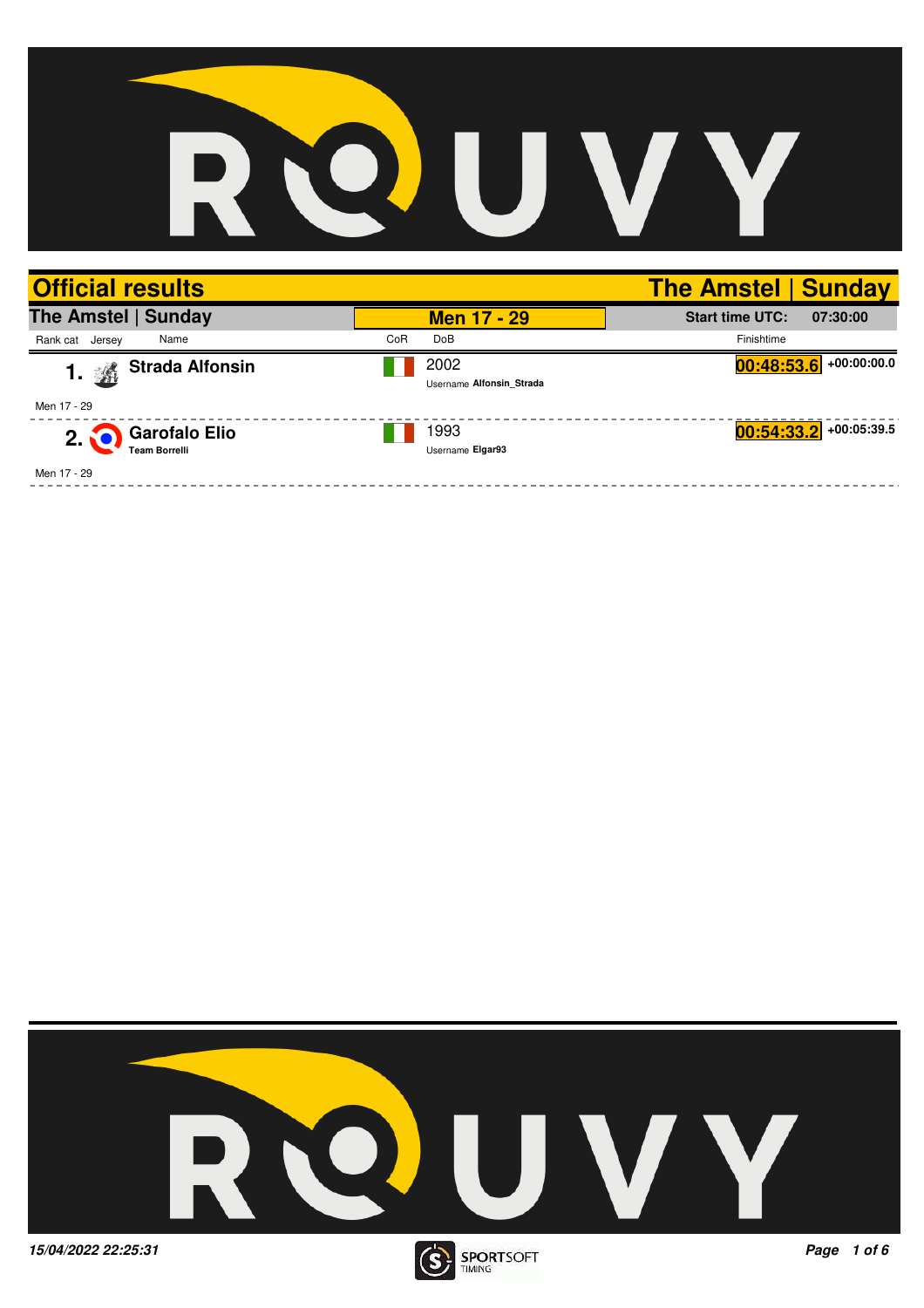| The Amstel   Sunday                                          | <b>Men 30 - 39</b>             | <b>Start time UTC:</b><br>07:30:00 |
|--------------------------------------------------------------|--------------------------------|------------------------------------|
| Rank cat Jersey<br>Name                                      | CoR<br>DoB                     | Finishtime                         |
| Czingon Mikołaj Czingon<br><b>UKRAINE</b><br>1.              | 1986<br>Username czonk         | $+00:00:00.0$<br>[00:46:42.2]      |
| Men 30 - 39                                                  |                                |                                    |
| Sabia Vincenzo<br>Đ<br>2.<br>PEDALITALY                      | 1983<br>Username sabiavincenzo | +00:01:49.5<br>00:48:31.7          |
| Men 30 - 39                                                  |                                |                                    |
| <b>Semeniuk Oleksiy</b><br>3. 22                             | 1984<br>Username alexfedit     | +00:06:47.8<br>00:53:30.1          |
| Men 30 - 39                                                  |                                |                                    |
| <b>VUITTON Etienne</b><br>4.<br><b>Team Soleil</b>           | 1990<br>Username IbaneZ39      | +00:08:48.8<br>00:55:31.1          |
| Men 30 - 39                                                  |                                |                                    |
| svajger kristijan<br>Grant Tondo<br><b>Radsport Neubauer</b> | 1983<br>Username krissgr       | <b>DNF</b>                         |
| Men 30 - 39                                                  |                                |                                    |

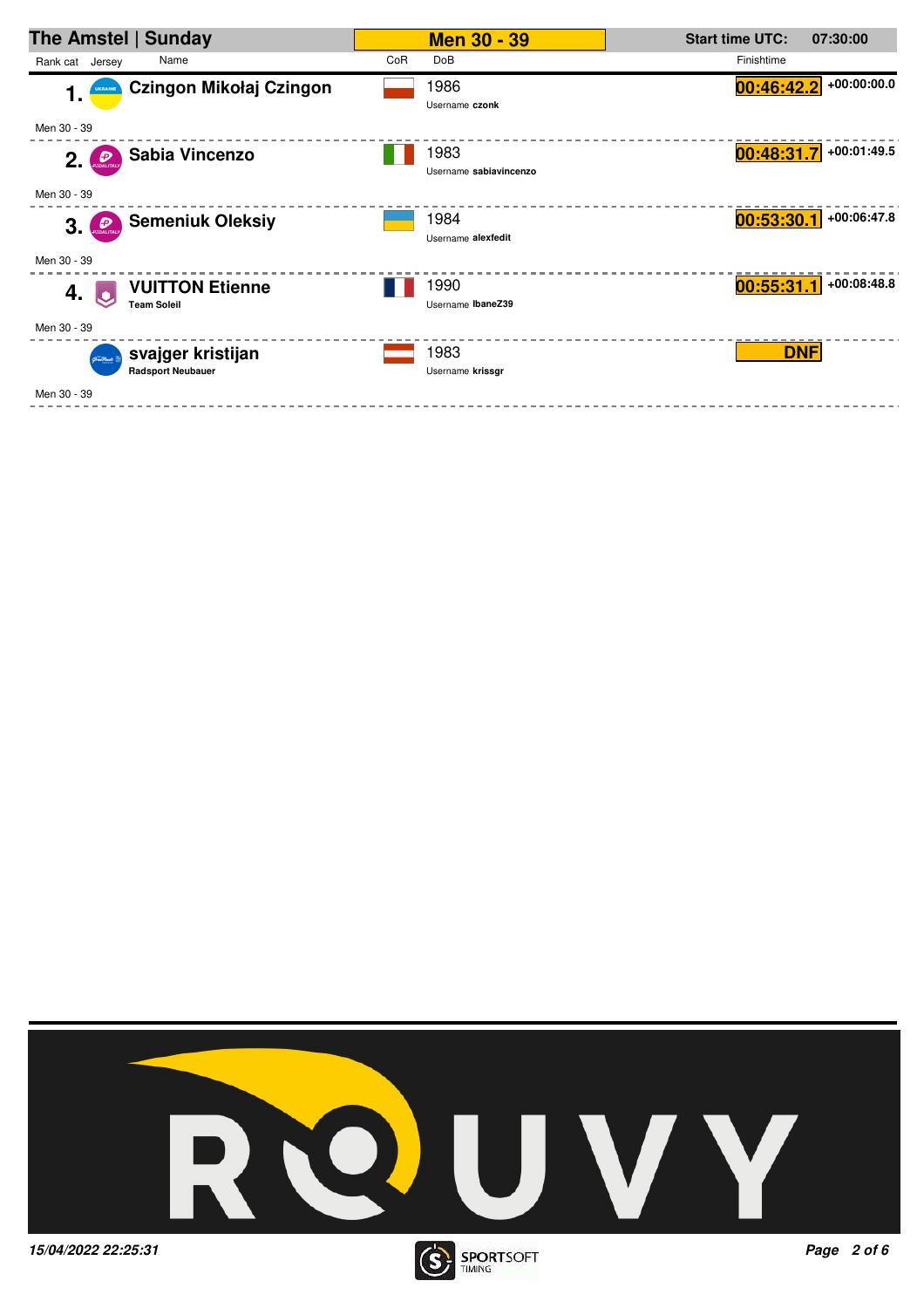

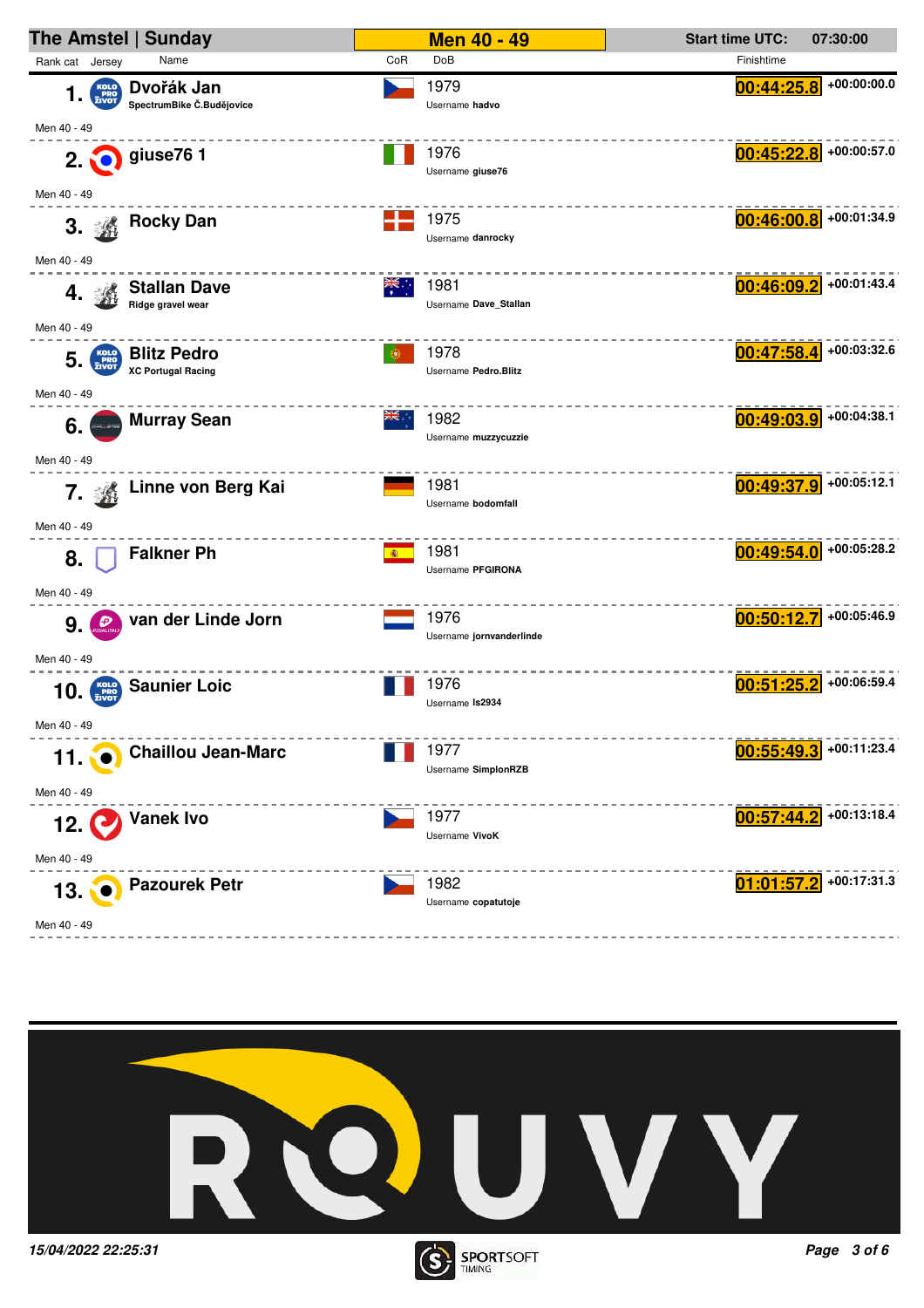



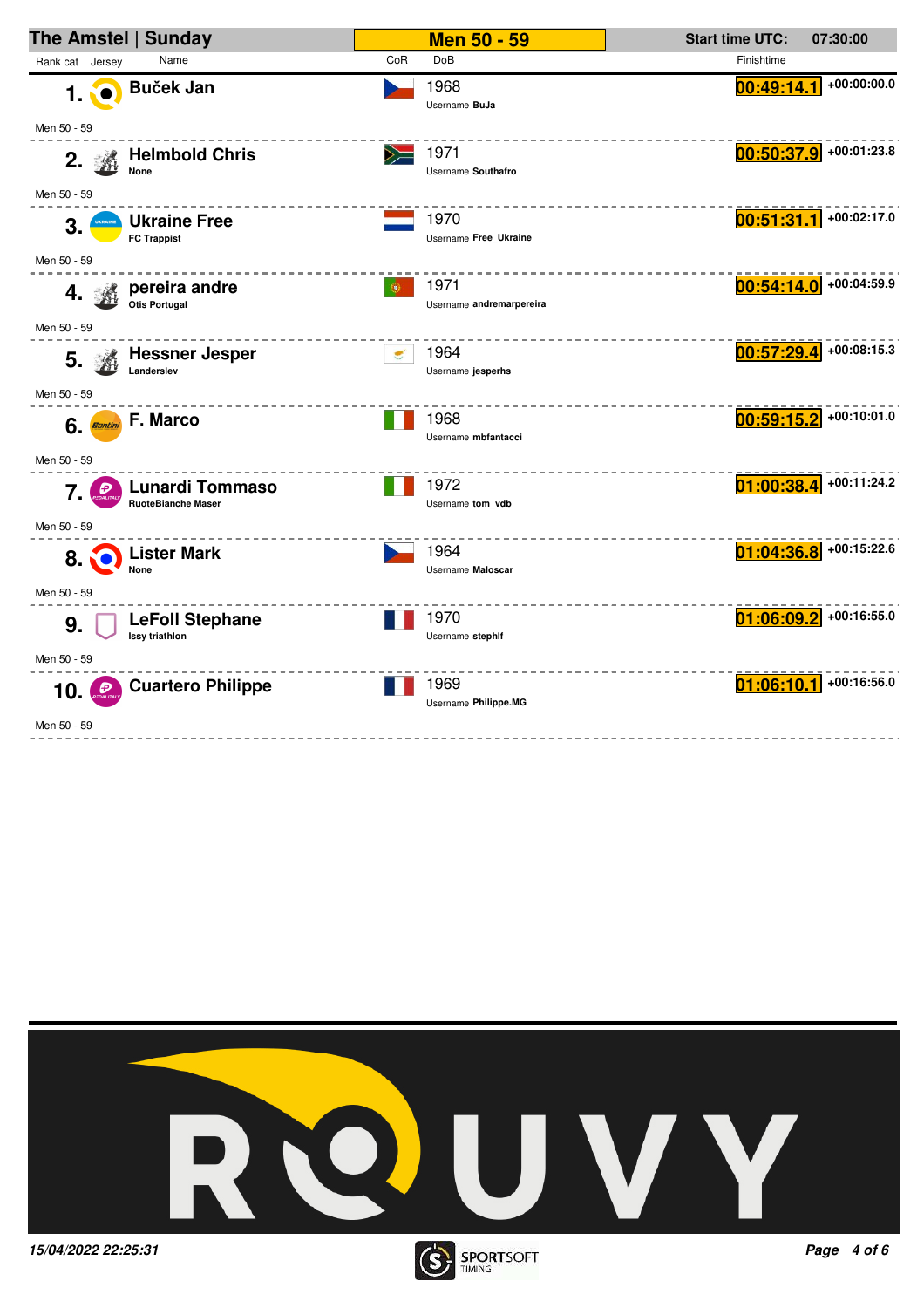| The Amstel   Sunday                                         | <b>Men 60 - 69</b>                     | <b>Start time UTC:</b><br>07:30:00 |
|-------------------------------------------------------------|----------------------------------------|------------------------------------|
| Name<br>Rank cat Jersey                                     | CoR<br><b>DoB</b>                      | Finishtime                         |
| <b>Flier Gritty</b><br>UKRAINE<br>1.<br>Philadelphia Flyers | 1959<br>Username Gritty                | $+00:00:00.0$<br>00:45:53.7        |
| Men 60 - 69                                                 |                                        |                                    |
| P. Dietmar<br>2.<br>UKRAINE<br><b>Randonneurs Austria</b>   | 1960<br>Username djp6020               | +00:03:58.0<br>00:49:51.8          |
| Men 60 - 69                                                 |                                        |                                    |
| <b>Studer Peter</b><br>3.<br><b>Chicken Run</b>             | 1955<br>÷<br>Username peter1505        | $+00:05:14.9$<br>00:51:08.7        |
| Men 60 - 69                                                 |                                        |                                    |
| Osborn Adrian<br>4.<br><b>Stratford upon Avon C.C</b>       | <b>NK</b><br>1959<br>Username aosborn2 | $00:53:10.4$ +00:07:16.7           |
| Men 60 - 69                                                 |                                        |                                    |
| <b>Langsam Rex</b><br>5.<br>60. W                           | 1962<br>Username r.langsam1            | +00:08:28.5<br>00:54:22.3          |
| Men 60 - 69                                                 |                                        |                                    |
| <b>Vittek Marian</b><br>6.<br><b>Apollo BA</b>              | 1956<br>ᅝ<br>Username ripu66           | $00:56:58.4$ +00:11:04.6           |
| Men 60 - 69                                                 |                                        |                                    |
| <b>Inkenhaag Hans</b><br>7.                                 | 1956<br>Username hansinkenhaag         | +00:13:55.8<br>00:59:49.6          |
| Men 60 - 69                                                 |                                        |                                    |
| Er Wa<br>Đ<br>8.                                            | 1959<br>Username Waer                  | +00:26:32.0<br>01:12:25.7          |
| Men 60 - 69                                                 |                                        |                                    |
| <b>Baruffato Ivano</b><br>9. 遜                              | 1960<br>Username tizjanic              | $01:19:40.6$ +00:33:46.8           |
| Men 60 - 69                                                 |                                        |                                    |
|                                                             |                                        |                                    |